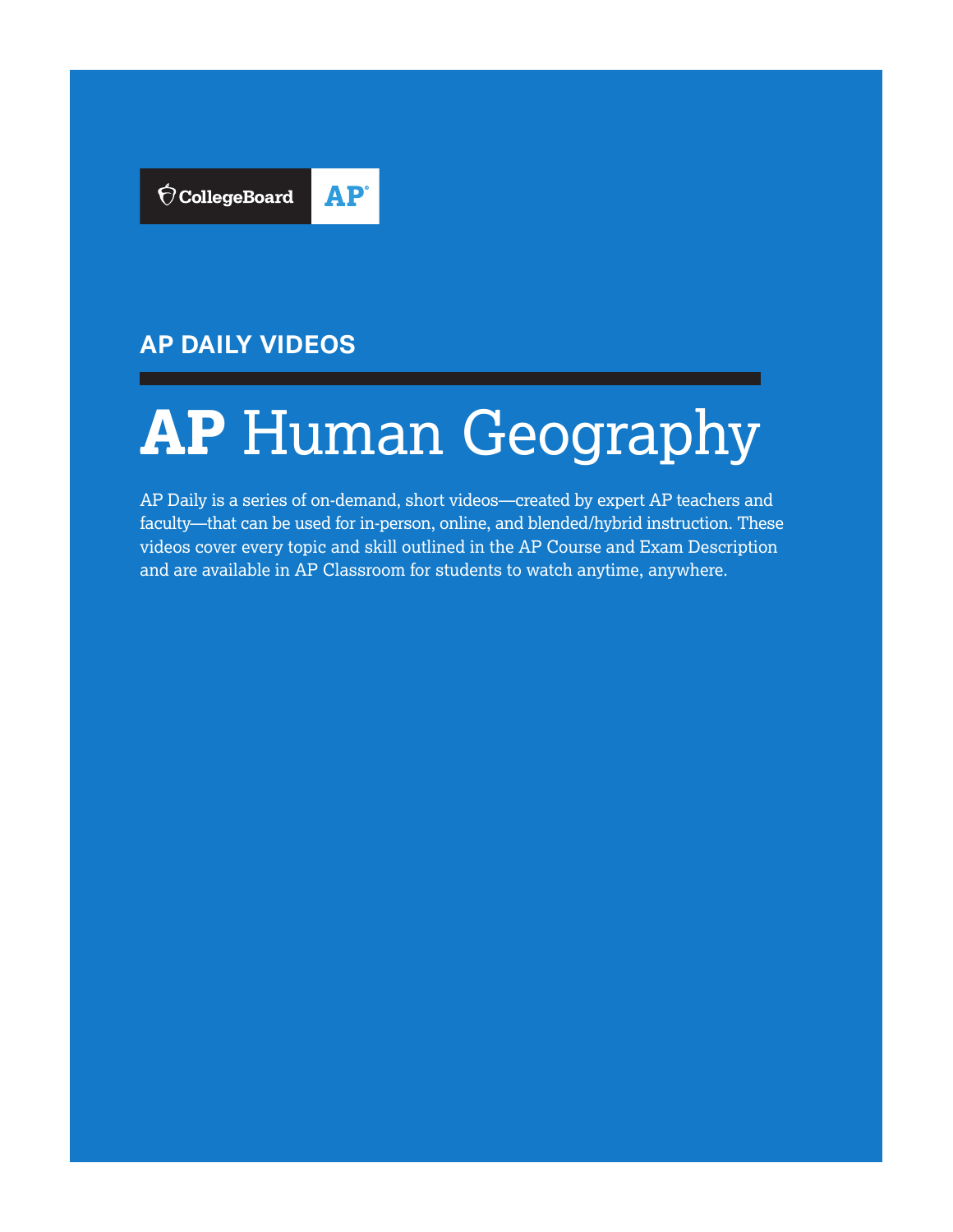| <b>Video Title</b> | <b>Topic</b>                           | <b>Video Focus</b>                                                                                                                                                                                                                 | <b>Instructor</b> |
|--------------------|----------------------------------------|------------------------------------------------------------------------------------------------------------------------------------------------------------------------------------------------------------------------------------|-------------------|
| 1.1: Daily Video 1 | Introduction to<br>Maps                | The main types of maps: reference maps and thematic<br>maps; maps used for depicting quantitative values;<br>cartograms.                                                                                                           | Kevin Turner      |
| 1.1: Daily Video 2 | Introduction to<br>Maps                | The types of spatial patterns represented on maps,<br>including absolute and relative distance and direction,<br>clustering, dispersal, and elevation.                                                                             | Kevin Turner      |
| 1.1: Daily Video 3 | Introduction to<br>Maps                | An explanation of how all maps are selective in the<br>information they present; an introduction to the significant<br>map projections, which inevitably distort spatial<br>relationships in shape, area, distance, and direction. | Kevin Turner      |
| 1.2: Daily Video 1 | Geographic Data                        | How geographic data may be gathered in the field by<br>organizations or individuals.                                                                                                                                               | Kristi Neuroth    |
| 1.2: Daily Video 2 | Geographic Data                        | Geospatial technologies, including geographic information Kristi Neuroth<br>systems (GIS), satellite navigation systems, remote<br>sensing, and online mapping and visualization.                                                  |                   |
| 1.2: Daily Video 3 | Geographic Data                        | Ways to gather geographic data, including field<br>observations, media reports, travel narratives, policy<br>documents, personal interviews, landscape analysis, and<br>photo interpretation.                                      | Kristi Neuroth    |
| 1.3: Daily Video 1 | The Power of<br>Geographic Data        | How geospatial data, including census data and satellite<br>imagery, are used at all scales for personal, business,<br>and organizational, and governmental decision-making<br>purposes.                                           | Kevin Turner      |
| 1.4: Daily Video 1 | <b>Spatial Concepts</b>                | Spatial concepts, including absolute and relative<br>location, space, place, flows, distance decay, time-space<br>compression, and patterns.                                                                                       | Kristi Neuroth    |
| 1.5: Daily Video 1 | Human-<br>Environmental<br>Interaction | Cultural ecology (the interaction between nature and<br>society); sustainability, natural resources, and land use.                                                                                                                 | Kevin Turner      |
| 1.5: Daily Video 2 | Human-<br>Environmental<br>Interaction | The two main theories regarding the interaction of the<br>natural environment with human societies: environmental<br>determinism and possibilism.                                                                                  | Kevin Turner      |
| 1.6: Daily Video 1 | Scales of<br>Analysis                  | Scales of analysis, including global, regional, national,<br>and local.                                                                                                                                                            | Kristi Neuroth    |
| 1.6: Daily Video 2 | Scales of<br>Analysis                  | How patterns and processes at different scales reveal<br>variations in, and different interpretations of, data.                                                                                                                    | Kristi Neuroth    |
| 1.7: Daily Video 1 | Regional<br>Analysis                   | Defining regions on the basis of one or more unifyng<br>characteristics or on patterns of activity, including formal<br>(uniform), functional (nodal), and perceptual (vernacular)<br>regions.                                     | Kevin Turner      |
| 1.7: Daily Video 2 | Regional<br>Analysis                   | The transitional and often contested overlapping<br>boundaries of regions; the application of regional analysis<br>at local, national, and global scales.                                                                          | Kevin Turner      |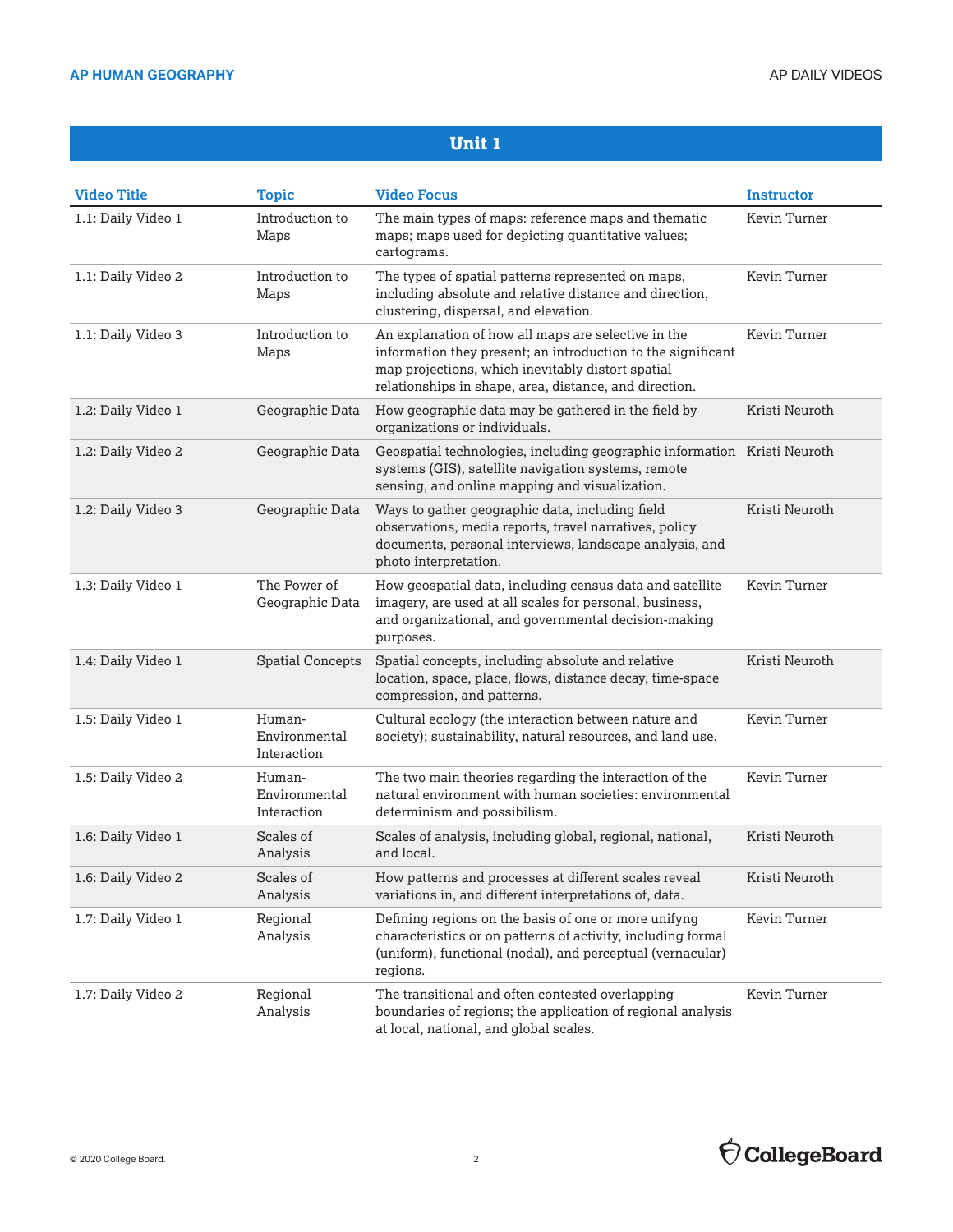| <b>Video Title</b>  | <b>Topic</b>                                  | <b>Video Focus</b>                                                                                                                                                                                                          | <b>Instructor</b> |
|---------------------|-----------------------------------------------|-----------------------------------------------------------------------------------------------------------------------------------------------------------------------------------------------------------------------------|-------------------|
| 2.1: Daily Video 1  | Population<br>Distribution                    | This video will examine how physical and human factors<br>influence the distribution of population.                                                                                                                         | Greg Hill         |
| 2.1: Daily Video 2  | Population<br>Distribution                    | This video will examine the three methods used to<br>calculate population density and how they reveal different<br>information.                                                                                             | Greg Hill         |
| 2.2: Daily Video 1  | Consequences<br>of Population<br>Distribution | This video will discuss how population distribution and<br>density affect political, economic, and social processes.                                                                                                        | Kristi Neuroth    |
| 2.2: Daily Video 2  | Consequences<br>of Population<br>Distribution | This video will discuss how population distribution and<br>density affect the environment and natural resources.                                                                                                            | Kristi Neuroth    |
| 2.3: Daily Video 1  | Population<br>Composition                     | This video will examine how the patterns of age structure<br>and sex ratio vary across different regions and may be<br>mapped and analyzed at different scales. We will also<br>explore population pyramids and their uses. | Greg Hill         |
| 2.4: Daily Video 1  | Population<br>Dynamics                        | This video will discuss the demographic factors that<br>determine a population's growth and decline including<br>fertility, mortality, and migration.                                                                       | Kristi Neuroth    |
| 2.4: Daily Video 2  | Population<br>Dynamics                        | This video will discuss the social, cultural, political, and<br>economic factors that influence fertility, mortality, and<br>migration rates.                                                                               | Kristi Neuroth    |
| 2.5: Daily Video 1  | Transition Model                              | The Demographic This video will discuss how the demographic transition<br>model can be used to explain population change over time.                                                                                         | Greg Hill         |
| 2.5: Daily Video 2  | Transition Model                              | The Demographic This video will discuss how the epidemiological transition<br>explains causes of changing death rates.                                                                                                      | Greg Hill         |
| 2.6: Daily Video 1  | Malthusian<br>Theory                          | This video will discuss how Malthusian theory and its<br>critiques are used to analyze population change and its<br>consequences.                                                                                           | Kristi Neuroth    |
| 2.7: Daily Video 1  | Population<br>Policies                        | This video will examine the types of population policies<br>that promote or discourage population growth, such as<br>pro-natalist and anti-natalist policies.                                                               | Greg Hill         |
| 2.8: Daily Video 1  | Women and<br>Demographic<br>Change            | This video will discuss how changing social values<br>and access to education, employment, healthcare, and<br>contraception have reduced fertility rates.                                                                   | Kristi Neuroth    |
| 2.8: Daily Video 2  | Women and<br>Demographic<br>Change            | This video will discuss how changing social, economic,<br>and political roles for females have influenced patterns<br>of fertility, mortality, and migration, as illustrated by<br>Ravenstein's laws of migration.          | Kristi Neuroth    |
| 2.9: Daily Video 1  | Aging<br>Populations                          | This video will discuss how population aging is<br>determined by birth and death rates and life expectancy.<br>We will also look at the consequences of an aging<br>population.                                             | Greg Hill         |
| 2.10: Daily Video 1 | Causes of<br>Migration                        | This video will discuss how migration is commonly<br>divided into push factors and pull factors.                                                                                                                            | Kristi Neuroth    |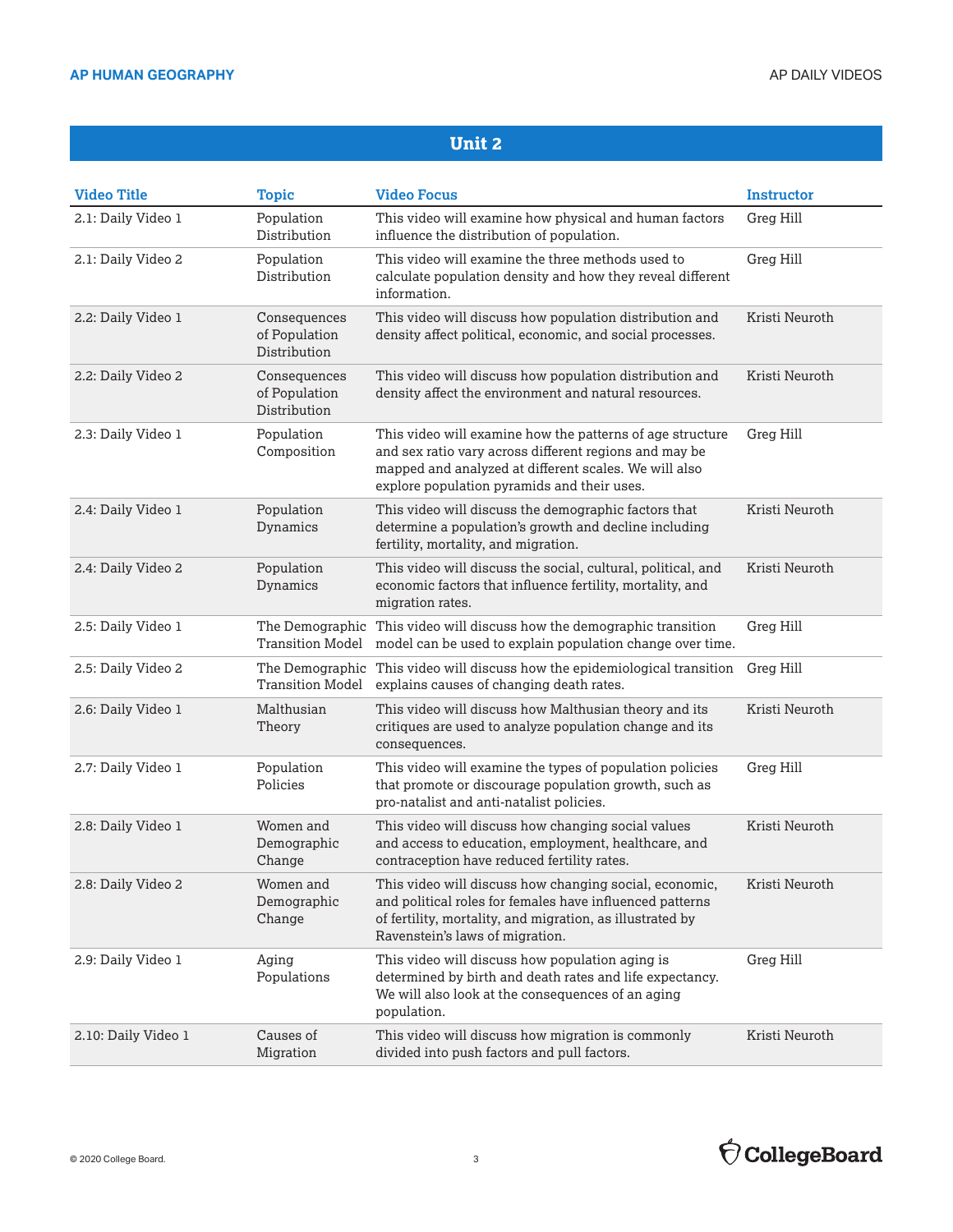| <b>Video Title</b>  | Topic                                | <b>Video Focus</b>                                                                                                                                     | <b>Instructor</b> |
|---------------------|--------------------------------------|--------------------------------------------------------------------------------------------------------------------------------------------------------|-------------------|
| 2.10: Daily Video 2 | Causes of<br>Migration               | This video will discuss how factors of migration can<br>be cultural, demographic, economic, environmental, or<br>political.                            | Kristi Neuroth    |
| 2.11: Daily Video 1 | Forced and<br>Voluntary<br>Migration | This video will discuss forced migrations including<br>slavery, and events that produce refugees, internally<br>displaced persons, and asylum seekers. | Greg Hill         |
| 2.11: Daily Video 2 | Forced and<br>Voluntary<br>Migration | This video will discuss the types of voluntary migrations.                                                                                             | Greg Hill         |
| 2.12: Daily Video 1 | Effects of<br>Migration              | This video will discuss how migration has political,<br>economic, and cultural effects.                                                                | Kristi Neuroth    |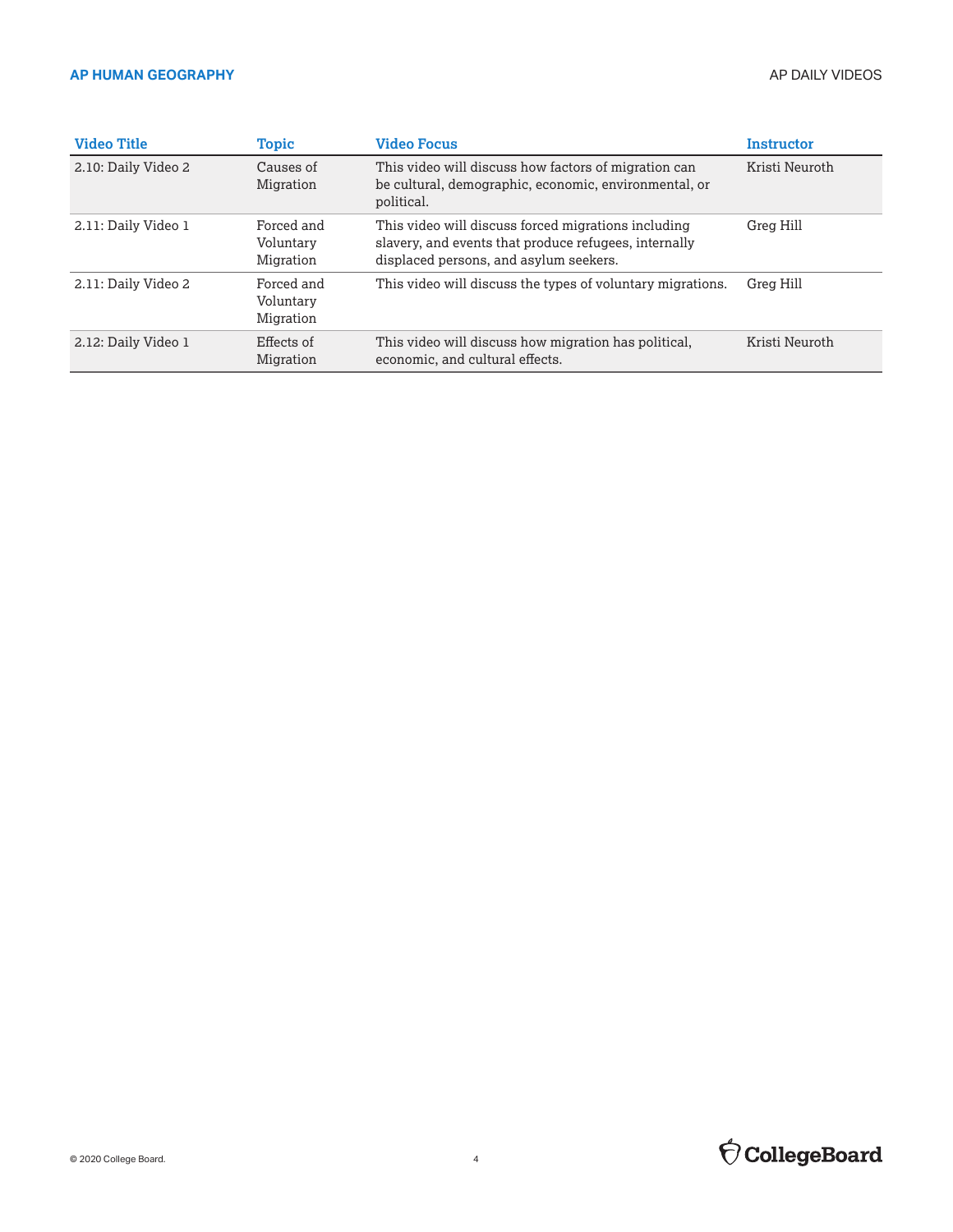| <b>Video Title</b> | Topic                                    | <b>Video Focus</b>                                                                                                                                                                           | <b>Instructor</b> |
|--------------------|------------------------------------------|----------------------------------------------------------------------------------------------------------------------------------------------------------------------------------------------|-------------------|
| 3.1: Daily Video 1 | Introduction to<br>Culture               | This video will examine how culture comprises the<br>shared practices, technologies, attitudes, and behaviors<br>transmitted by a society.                                                   | Greg Hill         |
| 3.1: Daily Video 2 | Introduction to<br>Culture               | This video will discuss how cultural traits include such<br>things as food preferences, architecture, and land use.                                                                          | Greg Hill         |
| 3.1: Daily Video 3 | Introduction to<br>Culture               | This video will discuss how cultural relativism and<br>ethnocentrism are different attitudes toward cultural<br>difference.                                                                  | Greg Hill         |
| 3.2: Daily Video 1 | Cultural<br>Landscapes                   | This video will discuss the characteristics of cultural<br>landscapes including environmental, economic, and<br>cultural features.                                                           | Morgan Patel      |
| 3.2: Daily Video 2 | Cultural<br>Landscapes                   | This video will discuss the analysis of photos in order<br>to describe characteristics of cultural landscapes, which<br>helps us to analyze different regions of the world.                  | Morgan Patel      |
| 3.2: Daily Video 3 | Cultural<br>Landscapes                   | This video will discuss how landscape features and land<br>use reflect cultural beliefs and identities.                                                                                      | Morgan Patel      |
| 3.3: Daily Video 1 | <b>Cultural Patterns</b>                 | This video will discuss how regional patterns of language,<br>religion, and ethnicity contribute to a sense of place,<br>enhance placemaking, and shape the global cultural<br>landscape.    | Greg Hill         |
| 3.3: Daily Video 2 | <b>Cultural Patterns</b>                 | This video will examine how languages, religion, and<br>ethnicity are factors in creating centripetal and centrifugal<br>forces.                                                             | Greg Hill         |
| 3.4: Daily Video 1 | Types of<br>Diffusion                    | This video will discuss the different types of diffusion<br>including relocation, contagious, hierarchical, and<br>stimulus diffusion.                                                       | Morgan Patel      |
| 3.4: Daily Video 2 | Types of<br>Diffusion                    | This video will further discuss the differences between the Morgan Patel<br>types of diffusion using examples and will explain barriers<br>that may decrease diffusion of culture.           |                   |
| 3.5: Daily Video 1 | <b>Historical Causes</b><br>of Diffusion | This video will discuss how interactions between and<br>among cultural traits and larger global forces (including<br>colonialism and trade) can lead to new forms of cultural<br>expression. | Greg Hill         |
| 3.6: Daily Video 1 | Contemporary<br>Causes of<br>Diffusion   | This video will discuss how cultural ideas change and<br>diffuse through many processes, including globalization<br>and urbanization.                                                        | Morgan Patel      |
| 3.6: Daily Video 2 | Contemporary<br>Causes of<br>Diffusion   | This video will discuss how improving communication<br>technology and the time-space convergence contribute to<br>changing cultural practices.                                               | Morgan Patel      |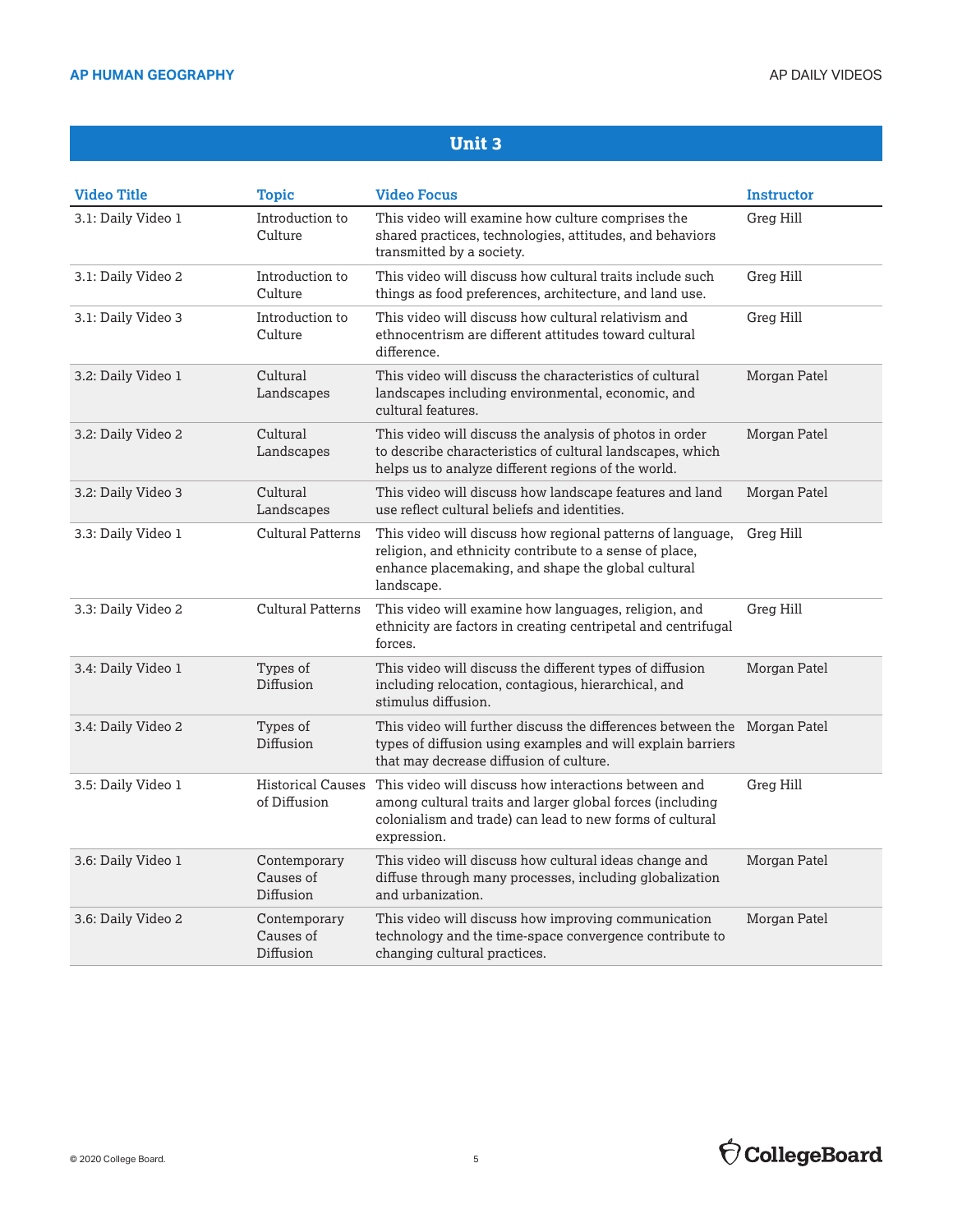| <b>Video Title</b> | Topic                                    | <b>Video Focus</b>                                                                                                                                                                | <b>Instructor</b> |
|--------------------|------------------------------------------|-----------------------------------------------------------------------------------------------------------------------------------------------------------------------------------|-------------------|
| 3.7: Daily Video 1 | Diffusion of<br>Religion and<br>Language | This video will discuss how languages, religions, and<br>ethnic cultures emerge from cultural hubs.                                                                               | Greg Hill         |
| 3.7: Daily Video 2 | Diffusion of<br>Religion and<br>Language | This video will discuss how the diffusion of language<br>families, and religious patterns and distributions can be<br>visually represented on maps, in charts, and toponyms.      | Greg Hill         |
| 3.7: Daily Video 3 | Diffusion of<br>Religion and<br>Language | This video will examine how religions have distinct<br>origins and how practices and belief systems impact how<br>widespread religions diffuse.                                   | Greg Hill         |
| 3.8: Daily Video 1 | Effects of<br>Diffusion                  | This video will discuss effects of diffusion including<br>acculturation, assimilation, syncretism, and<br>multiculturalism, which result in changes to the cultural<br>landscape. | Morgan Patel      |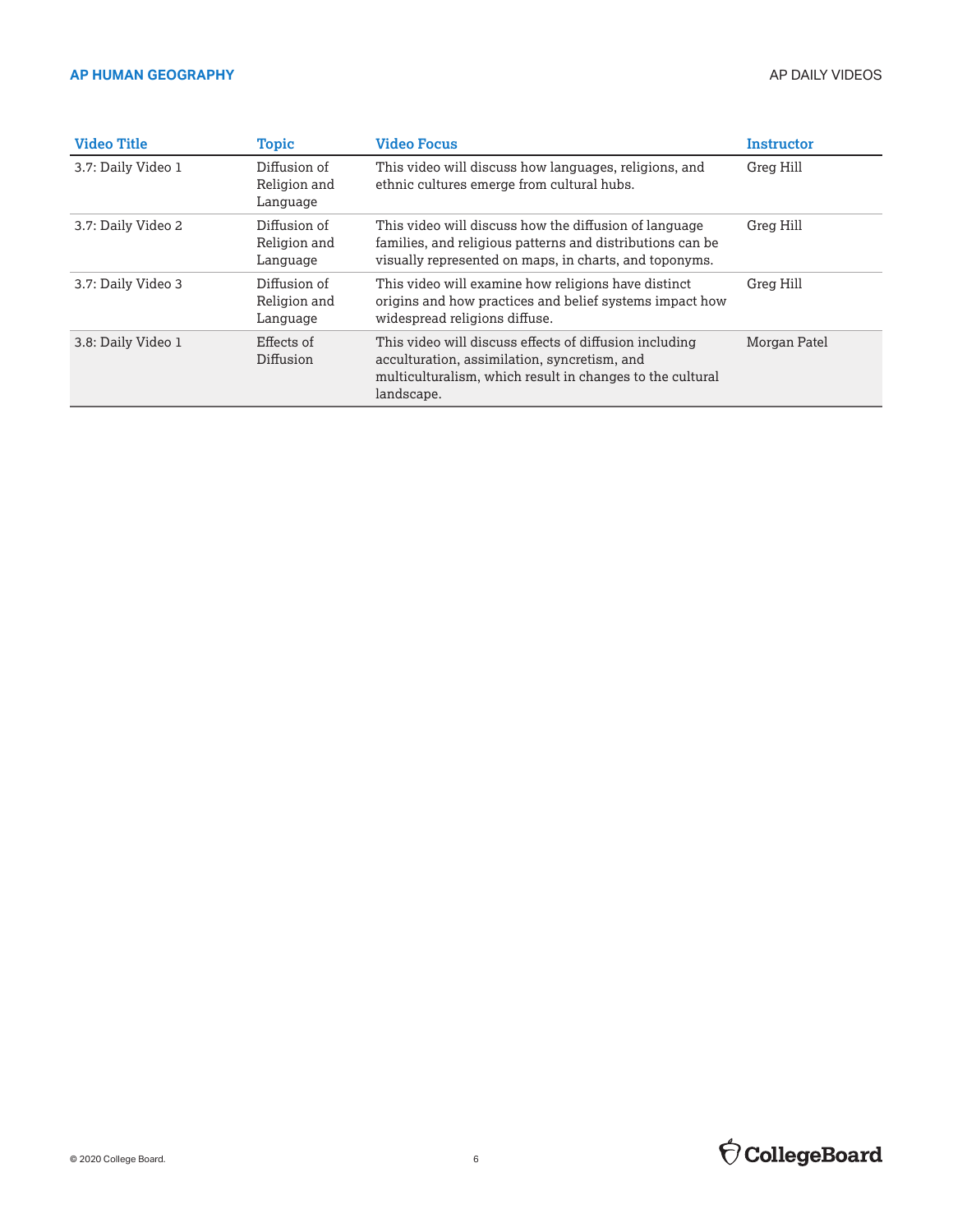| <b>Video Title</b> | <b>Topic</b>                                      | <b>Video Focus</b>                                                                                                                                                                                                                                  | <b>Instructor</b> |
|--------------------|---------------------------------------------------|-----------------------------------------------------------------------------------------------------------------------------------------------------------------------------------------------------------------------------------------------------|-------------------|
| 4.1: Daily Video 1 | Introduction<br>to Political<br>Geography         | This video will discuss how independent states are the<br>primary building blocks of the world political map.                                                                                                                                       | David Valdez      |
| 4.1: Daily Video 2 | Introduction<br>to Political<br>Geography         | This video will discuss types of political entities<br>including nations, states, nation-states, stateless nations,<br>multinational states, multistate nations, and autonomous<br>and semiautonomous regions.                                      | David Valdez      |
| 4.2: Daily Video 1 | Political<br>Processes                            | This video will discuss how sovereignty, nation-states,<br>and self-determination shape contemporary political<br>geography.                                                                                                                        | Morgan Patel      |
| 4.2: Daily Video 2 | Political<br>Processes                            | This video will discuss how colonialism, imperialism,<br>independence movements, and devolution along national<br>lines have influenced contemporary political boundaries.                                                                          | Morgan Patel      |
| 4.3: Daily Video 1 | <b>Political Power</b><br>and Territoriality      | This video will discuss how political power is expressed<br>geographically as control over people, land, and resources,<br>as illustrated by neocolonialism, shatterbelts, and choke<br>points.                                                     | David Valdez      |
| 4.4: Daily Video 1 | Defining Political<br><b>Boundaries</b>           | This video will discuss the different types of political<br>boundaries used by geographers.                                                                                                                                                         | Morgan Patel      |
| 4.5: Daily Video 1 | The Function<br>of Political<br><b>Boundaries</b> | This video will discuss that boundaries are defined,<br>delimited, demarcated, and administered to establish<br>limits of sovereignty, but they are often contested.                                                                                | David Valdez      |
| 4.5: Daily Video 2 | The Function<br>of Political<br><b>Boundaries</b> | This video will discuss how land and maritime boundaries David Valdez<br>and international agents can influence national or regional<br>identity and encourage or discourage international or<br>internal interactions and disputes over resources. |                   |
| 4.6: Daily Video 1 | Internal<br><b>Boundaries</b>                     | This video will discuss how voting districts, redistricting,<br>and gerrymandering affect election results at various<br>scales.                                                                                                                    | Morgan Patel      |
| 4.7: Daily Video 1 | Forms of<br>Governance                            | This video will discuss how forms of governance include<br>unitary states and federal states.                                                                                                                                                       | David Valdez      |
| 4.8: Daily Video 1 | Defining<br>Devolutionary<br>Factors              | This video will discuss how division of groups by physical<br>geography, ethnic separatism, and ethnic cleansing can<br>lead to devolution.                                                                                                         | Morgan Patel      |
| 4.8: Daily Video 2 | Defining<br>Devolutionary<br>Factors              | This video will discuss how terrorism, economic and<br>social problems, and irredentism can lead to devolution.                                                                                                                                     | Morgan Patel      |
| 4.9: Daily Video 1 | Challenges to<br>Sovereignty                      | This video will discuss how advances in communication<br>technology have facilitated devolution, supranationalism,<br>and democratization.                                                                                                          | David Valdez      |
| 4.9: Daily Video 2 | Challenges to<br>Sovereignty                      | This video will discuss how global efforts to address<br>transnational and environmental challenges and to<br>create economies of scale, trade agreements, and military<br>alliances help to further supranationalism.                              | David Valdez      |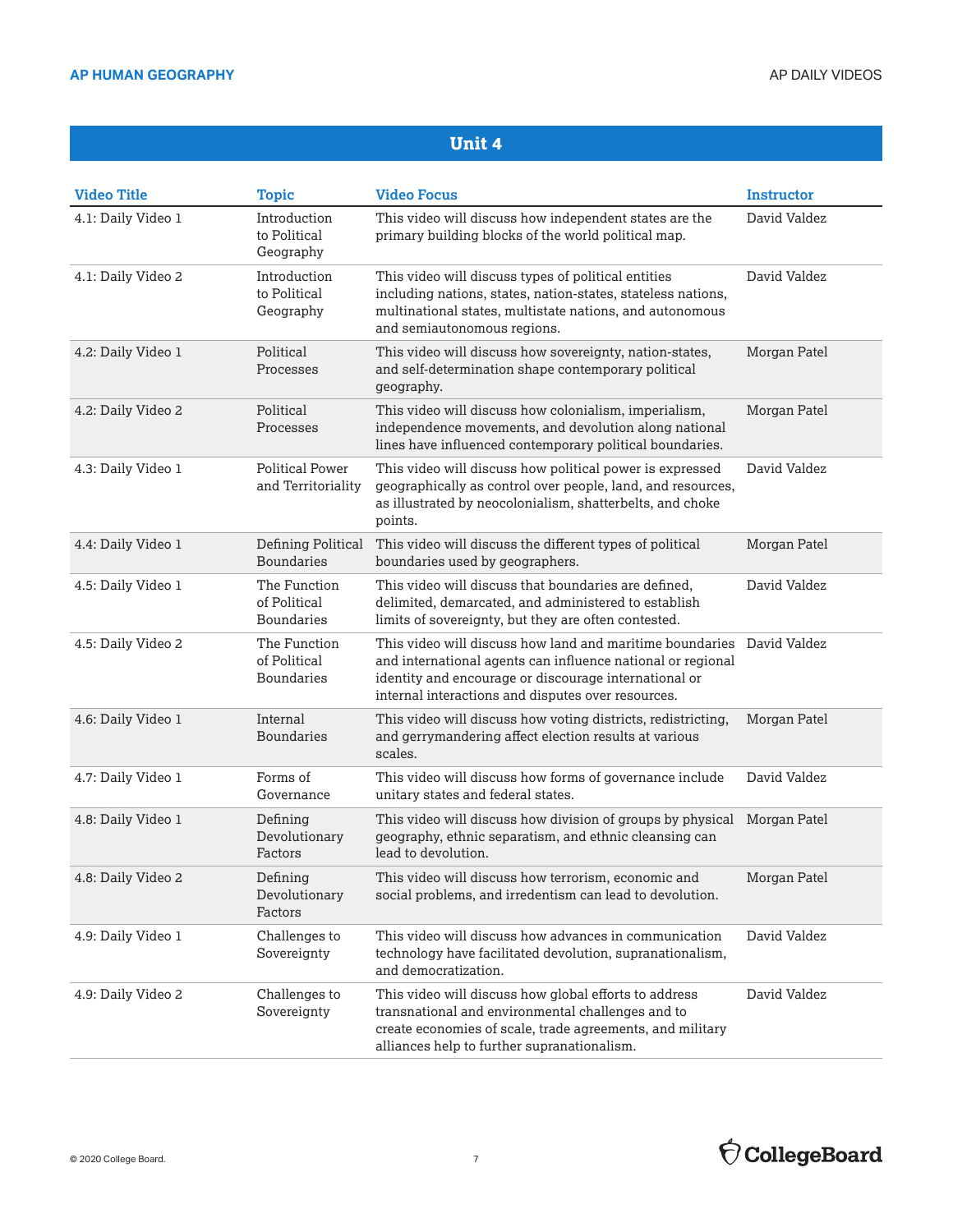| <b>Video Title</b>  | <b>Topic</b>                                                | <b>Video Focus</b>                                                                                                                                             | Instructor   |
|---------------------|-------------------------------------------------------------|----------------------------------------------------------------------------------------------------------------------------------------------------------------|--------------|
| 4.10: Daily Video 1 | Consequences<br>of Centrifugal<br>and Centripetal<br>Forces | This video will discuss how centrifugal forces may lead to<br>failed states, uneven development, stateless nations, and<br>ethnic nationalist movements.       | Morgan Patel |
| 4.10: Daily Video 2 | Consequences<br>of Centrifugal<br>and Centripetal<br>Forces | This video will discuss how centripetal forces can lead<br>to ethnonationalism, more equitable infrastructure<br>development, and increased cultural cohesion. | Morgan Patel |

## $\bigcirc$  CollegeBoard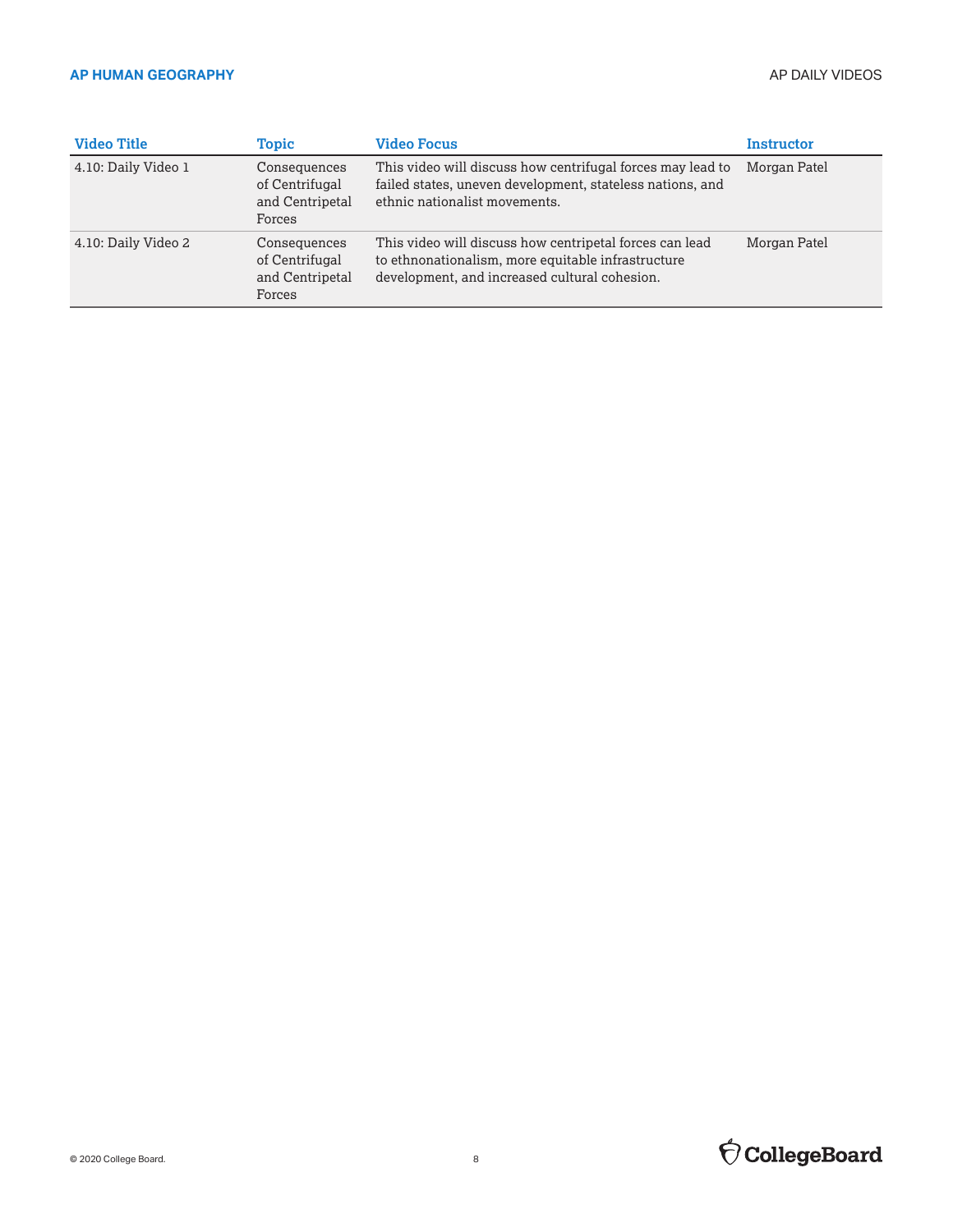| <b>Video Title</b>  | <b>Topic</b>                                        | <b>Video Focus</b>                                                                                                                                                                                                                                  | <b>Instructor</b> |
|---------------------|-----------------------------------------------------|-----------------------------------------------------------------------------------------------------------------------------------------------------------------------------------------------------------------------------------------------------|-------------------|
| 5.1: Daily Video 1  | Introduction to<br>Agriculture                      | This video will discuss how agricultural practices are<br>influenced by the physical environment and climatic<br>conditions, such as the Mediterranean climate and tropical<br>climates.                                                            | David Valdez      |
| 5.1: Daily Video 2  | Introduction to<br>Agriculture                      | This video will discuss how intensive farming practices<br>include market gardening, plantation agriculture, and<br>mixed crop/livestock systems.                                                                                                   | David Valdez      |
| 5.2: Daily Video 1  | Settlement<br>Patterns and<br><b>Survey Methods</b> | This video will identify different rural settlement patterns<br>and methods of surveying rural settlements.                                                                                                                                         | Kristin Brandt    |
| 5.3: Daily Video 1  | Agricultural<br>Origins and<br>Diffusions           | This video will discuss how early hearths of domestication David Valdez<br>of plants and animals arose in the Fertile Crescent and<br>several other regions of the world, including the Indus<br>River Valley, Southeast Asia, and Central America. |                   |
| 5.4: Daily Video 1  | The Second<br>Agricultural<br>Revolution            | This video will explain the agricultural advances and<br>impacts of the second agricultural revolution.                                                                                                                                             | Kristin Brandt    |
| 5.5: Daily Video 1  | The Green<br>Revolution                             | This video will discuss how the Green Revolution was<br>characterized in agriculture by the use of high-yield seeds,<br>increased use of chemicals, and mechanized farming.                                                                         | David Valdez      |
| 5.6: Daily Video 1  | Agricultural<br>Production<br>Regions               | This video will focus on how economic forces influence<br>commercial and subsistence agricultural practices.                                                                                                                                        | Kristin Brandt    |
| 5.6: Daily Video 2  | Agricultural<br>Production<br>Regions               | This video will focus on how economic forces influence<br>intensive and extensive farming practices.                                                                                                                                                | Kristin Brandt    |
| 5.7: Daily Video 1  | Spatial<br>Organization of<br>Agriculture           | This video will discuss how large-scale commercial<br>agricultural operations are replacing small family farms.                                                                                                                                     | David Valdez      |
| 5.8: Daily Video 1  | Von Thünen's<br>Model                               | This video will focus on how von Thünen's model helps<br>to explain rural land use by emphasizing the importance<br>of transportation cost associated with distance from the<br>market.                                                             | Kristin Brandt    |
| 5.8: Daily Video 2  | Von Thünen's<br>Model                               | This video will focus on how regions of specialty farming<br>do not always conform to von Thünen's concentric rings.                                                                                                                                | Kristin Brandt    |
| 5.9: Daily Video 1  | The Global<br>System of<br>Agriculture              | This video will discuss how food and other agricultural<br>products are part of a global supply chain.                                                                                                                                              | David Valdez      |
| 5.10: Daily Video 1 | Consequences<br>of Agricultural<br>Practices        | This video will focus on how agricultural practices<br>have environmental consequences, including pollution,<br>desertification, and soil salinization.                                                                                             | Kristin Brandt    |
| 5.10: Daily Video 2 | Consequences<br>of Agricultural<br>Practices        | This video will focus on how agricultural practices such<br>as terraces, irrigation systems, deforestation, draining the<br>wetlands, and shifting agriculture can alter the landscape.                                                             | Kristin Brandt    |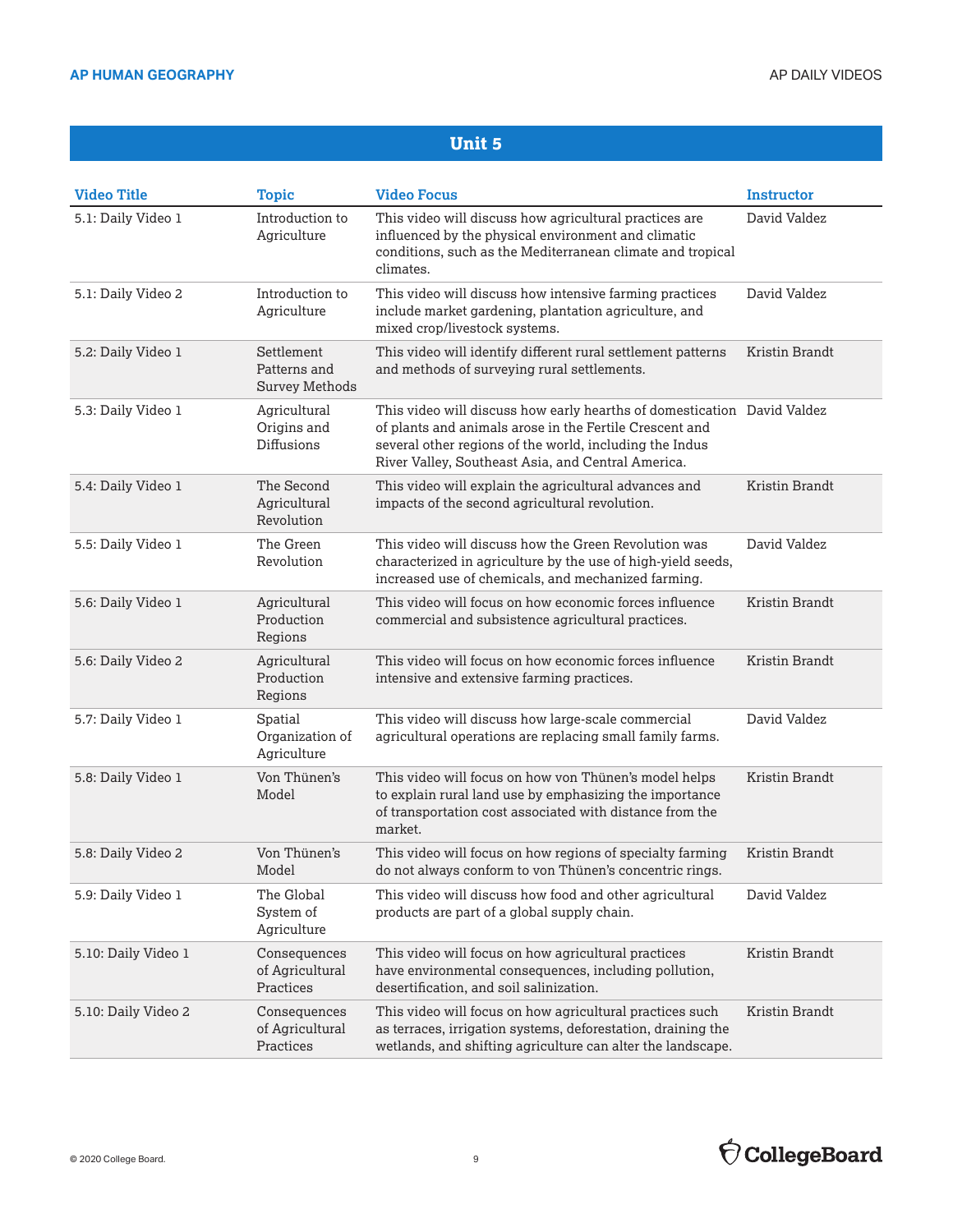| <b>Video Title</b>  | <b>Topic</b>                                 | <b>Video Focus</b>                                                                                                                                                                                                           | Instructor     |
|---------------------|----------------------------------------------|------------------------------------------------------------------------------------------------------------------------------------------------------------------------------------------------------------------------------|----------------|
| 5.11: Daily Video 1 | Challenges of<br>Contemporary<br>Agriculture | This video will discuss how innovations such as<br>biotechnology, GMOs, and aquaculture go along with<br>debates over sustainability, soil and water usage,<br>reductions in biodiversity, and fertilizer and pesticide use. | David Valdez   |
| 5.11: Daily Video 2 | Challenges of<br>Contemporary<br>Agriculture | This video will discuss how patterns of food production<br>and consumption are influenced by movements relating to<br>individual food choice.                                                                                | David Valdez   |
| 5.11: Daily Video 3 | Challenges of<br>Contemporary<br>Agriculture | This video will discuss the challenges of feeding a global<br>population, including lack of food access, problems with<br>distribution systems, adverse weather, and land use lost to<br>suburbanization.                    | David Valdez   |
| 5.12: Daily Video 1 | Women in<br>Agriculture                      | This video will focus on geographic variations in female<br>roles in food production and consumption.                                                                                                                        | Kristin Brandt |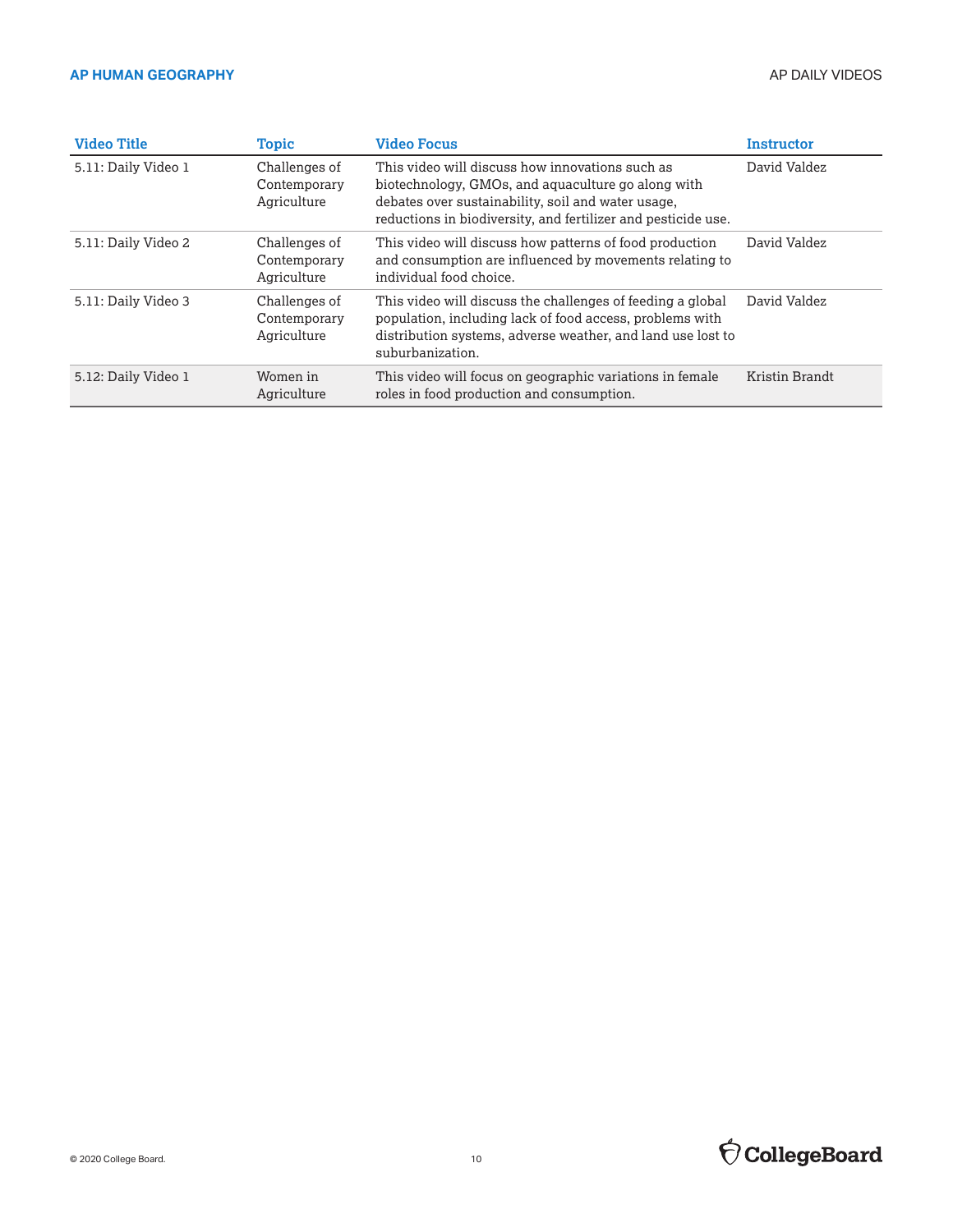| <b>Video Title</b> | <b>Topic</b>                                    | <b>Video Focus</b>                                                                                                                                                                        | Instructor         |
|--------------------|-------------------------------------------------|-------------------------------------------------------------------------------------------------------------------------------------------------------------------------------------------|--------------------|
| 6.1: Daily Video 1 | The Origin and<br>Influences of<br>Urbanization | This video will explain how the presence and growth<br>of cities vary across geographical locations because of<br>physical geography and resources.                                       | Stephanie Cosgrove |
| 6.2: Daily Video 1 | Cities Across the<br>World                      | This video will focus on how megacities and metacities<br>are distinct spatial outcomes of urbanization increasingly<br>located in countries of the periphery and semiperiphery.          | Kristin Brandt     |
| 6.2: Daily Video 2 | Cities Across the<br>World                      | This video will explain how the process of suburbanization Kristin Brandt<br>has created new land-use forms-including edge cities,<br>exurbs, and boomburbs-and new challenges.           |                    |
| 6.3: Daily Video 1 | Cities and<br>Globalization                     | This video will discuss how cities embody the processes<br>of globalization.                                                                                                              | Stephanie Cosgrove |
| 6.4: Daily Video 1 | The Size and<br>Distribution of<br>Cities       | This video will use the geographic concepts of<br>gravity, rank-size rule, and primate city to help explain<br>distribution, size, and interaction of cities.                             | Kristin Brandt     |
| 6.4: Daily Video 2 | The Size and<br>Distribution of<br>Cities       | This video will use Christaller's central place theory to<br>explain hierarchy, distribution, size, and interaction<br>of cities.                                                         | Kristin Brandt     |
| 6.5: Daily Video 1 | The Internal<br>Structure of<br>Cities          | This video will explain the internal structure of cities<br>using three models: the bid rent theory, the Burgess<br>concentric zone model, and the Hoyt sector model.                     | Stephanie Cosgrove |
| 6.5: Daily Video 2 | The Internal<br>Structure of<br>Cities          | The video will explain the internal structure of cities by<br>using two models: the Harris and Ullman multiple nuclei<br>model and the galactic city (peripheral) model.                  | Stephanie Cosgrove |
| 6.5: Daily Video 3 | The Internal<br>Structure of<br>Cities          | The video will explain the internal structure of cities using<br>urban models drawn from Latin America, Southeast Asia,<br>and Africa.                                                    | Stephanie Cosgrove |
| 6.6: Daily Video 1 | Density and Land<br>Use                         | This video will explain how low-, medium-, and high-<br>density housing characteristics represent different patterns<br>of residential land use.                                          | Kristin Brandt     |
| 6.7: Daily Video 1 | Infrastructure                                  | This video will discuss how the location and quality of a<br>city's infrastructure affects its patterns of economic and<br>social development.                                            | Stephanie Cosgrove |
| 6.8: Daily Video 1 | Urban<br>Sustainability                         | This video will focus on the positives of sustainable<br>design initiatives, including mixed land use,<br>walkability, transportation-oriented development, and<br>smart-growth policies. | Kristin Brandt     |
| 6.8: Daily Video 2 | Urban<br>Sustainability                         | This video will focus on the criticisms of urban design<br>initiatives, including increased housing costs, possible de<br>facto segregation, and potential loss of historical character.  | Kristin Brandt     |
| 6.9: Daily Video 1 | Urban Data                                      | This video will explain how qualitative and quantitative<br>data are used to show the causes and effects of geographic<br>change within urban areas.                                      | Stephanie Cosgrove |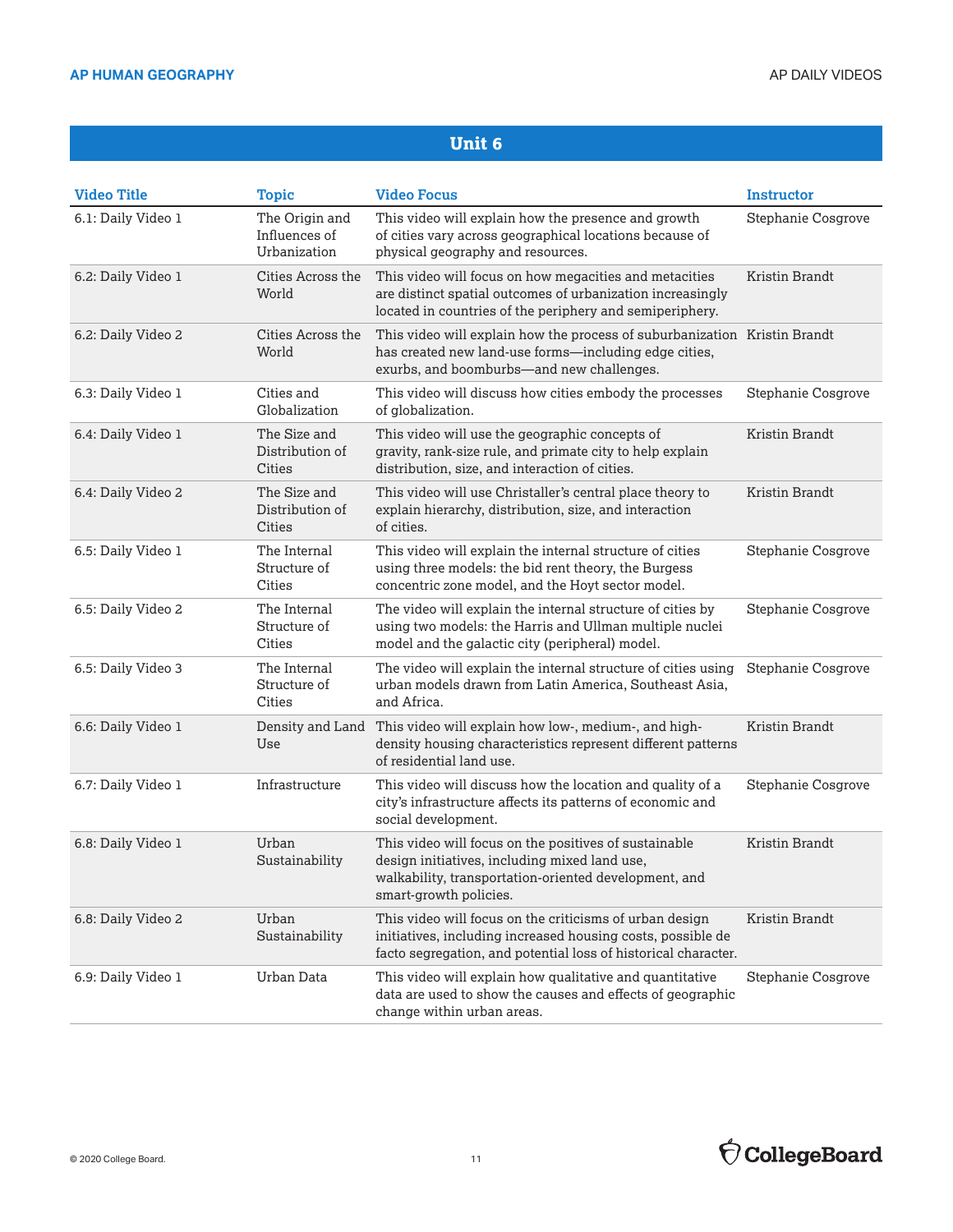| <b>Video Title</b>  | Topic                                    | <b>Video Focus</b>                                                                                                                                                       | <b>Instructor</b>  |
|---------------------|------------------------------------------|--------------------------------------------------------------------------------------------------------------------------------------------------------------------------|--------------------|
| 6.10: Daily Video 1 | Challenges of<br>Urban Changes           | This video will examine economic and social challenges<br>in cities related to housing and housing discrimination<br>such as redlining, blockbusting, and affordability. | Kristin Brandt     |
| 6.10: Daily Video 2 | Challenges of<br>Urban Changes           | This video will examine how urban renewal and<br>gentrification can have both positive and negative<br>consequences in communities.                                      | Kristin Brandt     |
| 6.10: Daily Video 3 | Challenges of<br>Urban Changes           | This video will focus on squatter settlements and<br>how conflicts over land tenure within large cities<br>have increased.                                               | Kristin Brandt     |
| 6.11: Daily Video 1 | Challenges<br>of Urban<br>Sustainability | This video will describe the challenges and responses to<br>urban sustainability.                                                                                        | Stephanie Cosgrove |